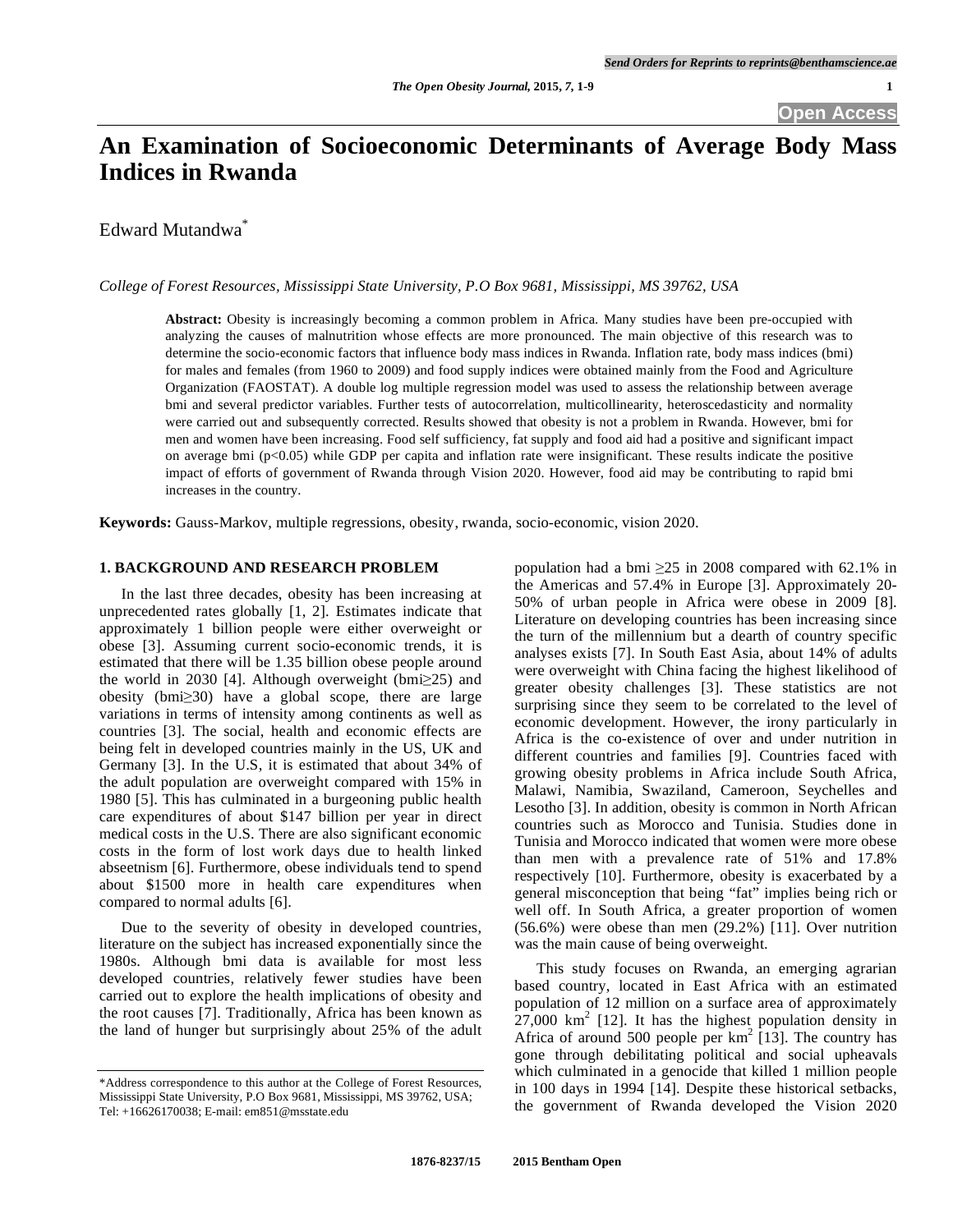

**Fig. (1).** Administrative map of Rwanda.

Source: NISR (2012)

policy strategy, whose main aim is to transform the country to a middle income state with a GPD per capita of US\$900 [15]. The use of subsidies in agriculture by the government (for example in the Crop Intensification Program and Land Use Consolidation) has led to improved agricultural productivity, increased food supply, and lower food prices [16]. These developments seem to have ushered a new socioeconomic and health challenge in the form of increasing bmi [3]. A recent study by the World Health Organization in 2012 indicated that 12.5% of women who had given birth were overweight while 1.3% were obese. The prevalence of obesity in Rwanda is linked to increasing income among urban people, high consumption of beverages, low physical activity levels, genetic factors and low educational opportunities [17]. The author further observes that lifestyle, cultural shocks and urbanization could be among the environmental factors influencing obesity in Rwanda. The government developed a national nutrition policy which is a part of a broader health sector strategy [14]. In addition, the government crafted a universal health care system covering about 92% of the population to have "affordable" health care services. The government acknowledges that efforts to reduce lifestyle related diseases such as obesity are nonexistent (p16). There is certainly a dearth of formal published studies examining the possible causes of increasing bmi in Rwanda. This paper ascertains the factors that influence the average bmi in Rwanda. The specific

objectives are to: (1) present graphically and summarize data related to bmi, food supply (calories), fat and protein supply and food production indices over time (2) analyze the relationship between caloric intake and variables such as food prices and GDP per capita (3) assess current government interventions in the areas of healthcare and policy.

# **2. RESEARCH METHODOLOGY**

#### **2.1. Description of Study Site**

 Rwanda is divided into five Provinces namely Northern, Southern, Eastern, Western and Kigali City [14]. Disaggregated obesity statistics are difficult to obtain. However, obesity is likely to be prevalent in cities where formally employed people live. Fig. (**1**) depicts the different geographical zones in the country.

#### **2.2. Data Collection Methods**

 This study mainly relied on secondary data obtained from three main sources namely the Food and Agricultural Organization Statistical Division (FAOSTAT), National Institute of Statistics of Rwanda (particularly national health and demographic surveys) and World Bank databases. Major statistics of interest were food supply (calories), index of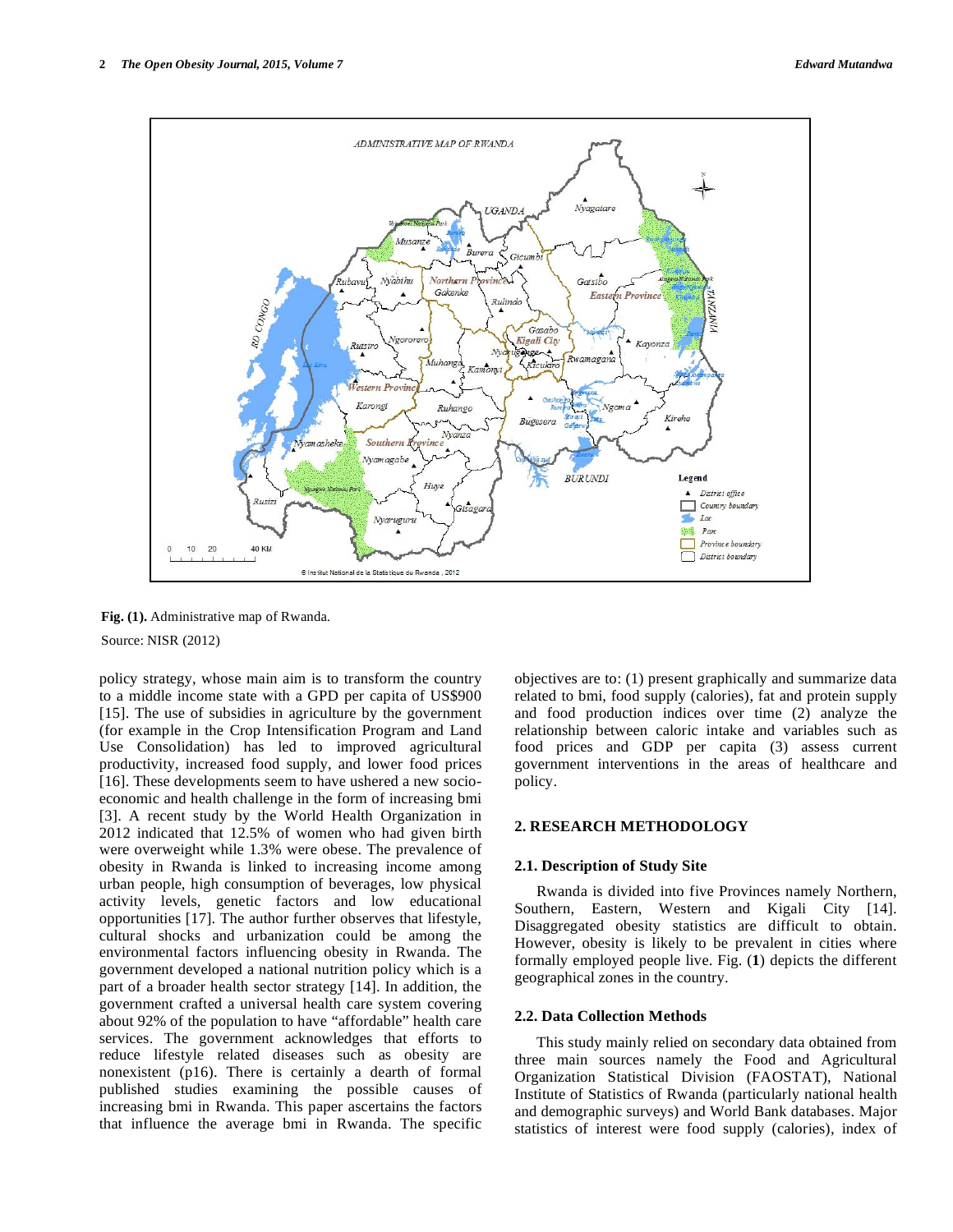| Table 1. Summary of key food indices (1960-2009). |
|---------------------------------------------------|
|---------------------------------------------------|

|                                      | Mean            | Std             | Min       | <b>Max</b>      |
|--------------------------------------|-----------------|-----------------|-----------|-----------------|
| Food variability (%)                 | 15.47           | 6.24            | 5.53      | 29.19           |
| Food self sufficiency (calories) (%) | 94.38           | 4.93            | 76.97     | 99.45           |
| Fat supply (g/capita/day)            | 16.64           | 3.69            | 10.9      | 27.8            |
| Food supply (kcal/capita/day)        | 2028.95         | 183.94          | 16.98     | 2266            |
| Protein supply (g/capita/day)        | 49.12           | 5.39            | 38.7      | 57.1            |
| Food aid (US\$)                      | \$14,653,397.60 | \$10,849,575.80 | \$842,235 | \$39,887,040.77 |

Source: FAO (2012)

variability of food production, food supply quantity (kcal/capita/day), fat supply quantity (g/capita/day), protein supply quantity (g/capita/day), GDP per capita, inflation rate (as an indicator of food prices) and bmi [18, 19]. Most of the data is available from 1961 to 2009.

#### **2.3. Data Analysis**

 Exploratory data analysis methods were used to analyze the various data sets mentioned in the section 3.2. Line and bar graphs were used to establish trends of variables over time while measures of central tendency helped to draw meaning from the dataset. The Statistical Analysis System (SAS) version 9.3 and the Statistical Package for Social Sciences (SPSS) were used to create graphs for different variables. The relationship between average bmi and predictor variables including inflation (a proxy for food prices), GDP per capita (a proxy for household wealth), food self sufficiency, fat supply quantity (g/capita/day), and food aid was evaluated using a double log multiple regression model shown below:

# $LnavBMI = \ln \beta_0 + \ln \inf + \ln fss + \ln GDPcap +$

 $\ln fats + \ln faid + \varepsilon$ 

Where: Lnavbmi is average bmi, Lninf is the annual inflation rate, Lnfss is food self sufficiency, Lnfats is fat supply quantity (g/capita/day) and Lnfaid is food aid per year.

 Food aid was expressed using 2011 constant dollar values. Since the dependent and independent variables were in logarithmic form, partial regression coefficients were interpreted as elasticity. Four assumptions of the multiple regression model were tested and these are the normality assumption, heteroscedasticity, autocorrelation and multicollinearity. The Shapiro-Wilks (SW) test was used to determine if the error term is normally distributed since this influences further hypothesis testing [20]. Furthermore, the SW test is normally recommended for small sample sizes of less than 50. Multicollinearity diagnostics were conducted using the variance inflation factor (VIF) with a threshold VIF value of less than 10 posing no computational problems for the regression model. In testing for the presence of heteroscedasticity, the Goldfeld-Quandt test was used while heteroscedastic consistent standard errors were used to

correct the problem in the models. Autocorrelation was detected using Durbin-Watson test statistic and corrected using the "proc autoreg" function in SAS program. We present the results of this sub-section sequentially beginning with the preliminary double log model and subsequent models tested and corrected for Gauss-Markov conditions.

# **3. RESULTS AND DISCUSSIONS**

#### **3.1. Key Food Production and Macroeconomic Variables in Rwanda**

 Previous research on obesity has focused on the relationship between human diet and food supply [18]. Moreover, there is a positive link between poverty, low income, low education, poor food choices and obesity. It has been shown that large portion sizes, protein, calorie and fat supply all increase the chances of being obese [21]. Table **1** provides a summary of the main food production indices for Rwanda for the period 1960 to 2009.

 Food self sufficiency indicates extent to which local agricultural production meets domestic food needs [19]. The index includes groups of commodities of similar nutritional values. In this case, we considered food self sufficiency in terms of calories. The main sources of calories in Rwanda include Irish potatoes, maize, cassava and sweet potatoes [22]. The food self sufficiency score for Rwanda between 1960 and 2009 is 94.38%, and implies that approximately 94% of all food needs for the country comes from domestic supplies (Fig. **2**). Many countries in Africa rely on imports to meet their food needs and currently the index for Africa is about 78% [19]. The government crafted the Strategic Plan for the Transformation of Agriculture (I and II), whose main objective is to improve agricultural productivity in the country [22]. In addition, several strategies such the Crop Intensification Program, Land Use Consolidation, Land Husbandry, Water Harvesting and Hillside Irrigation (LWH) Project and Villagization program have resulted in the quantum changes and lower production risk in agriculture [14].

 Food supply reveals the extent of national under nutrition in a given country [3]. Since 2005, Rwanda's food supply score has been above 2200kcal/capita/day. In addition, in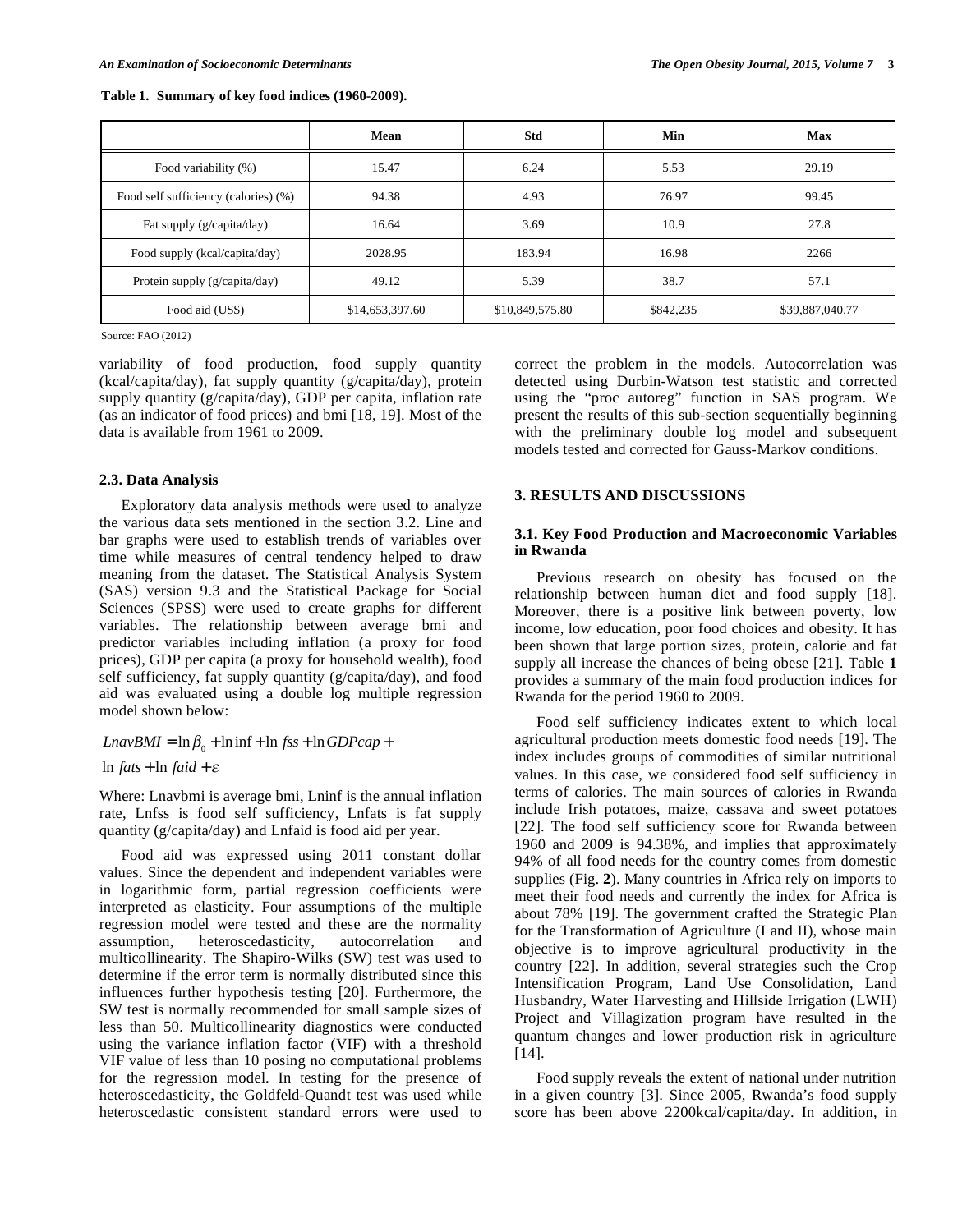

**Fig. (2).** Trends in food self sufficiency in Rwanda (1960-2009).

Source: FAO (2012)



Fig. (3). Trends in fat and protein supply in Rwanda (1960-2009).

Source: FAO (2012)

Sub Saharan Africa, the food supply scores have hovered between 2058 and 2195 from 1961 to 1998. Furthermore, the country's food supply score is higher when juxtaposed with its neighbors like the Democratic Republic of Congo whose score of about 1337.17kcal/capita/day. Food variability score indicates the extent to which a country's food production system is vulnerable to both artificial and natural shocks such as rising food prices or climate change and higher scores are associated with higher levels of vulnerability [19]. Rwanda's food variability score in the last 50 years is 15.47% and it much lower than countries like Senegal with a score of 22.86% over the same period. Most developing countries, Rwanda included, have been relying on food aid to boost food available particularly for vulnerable populations. On average the country received about US\$14 million worth of food aid annually in the past 3 decades. The controversies that surround the provision have been the subject of much attention in literature. In this regard, several studies have shown that there are costs and benefits associated with aid that include decreases in the prices of local food products and misuse by public office but can be a source of essential nutrients for the needy [23, 24]. Rwanda, however, does not feature among the topmost countries receiving food aid that include Egypt, Ethiopia, Sudan and Mozambique. Fat supply indicator has been increasing over time but lower than the global average of 45g/capita/day [19]. The increasing trends of protein and fat supply over time are shown in Fig. (**3**).

#### **3.2. Economic Indicators**

 Economic theory posits that a change in relative prices and income will lead to greater food consumption [18, 25]. It is in this context that the current study considered relative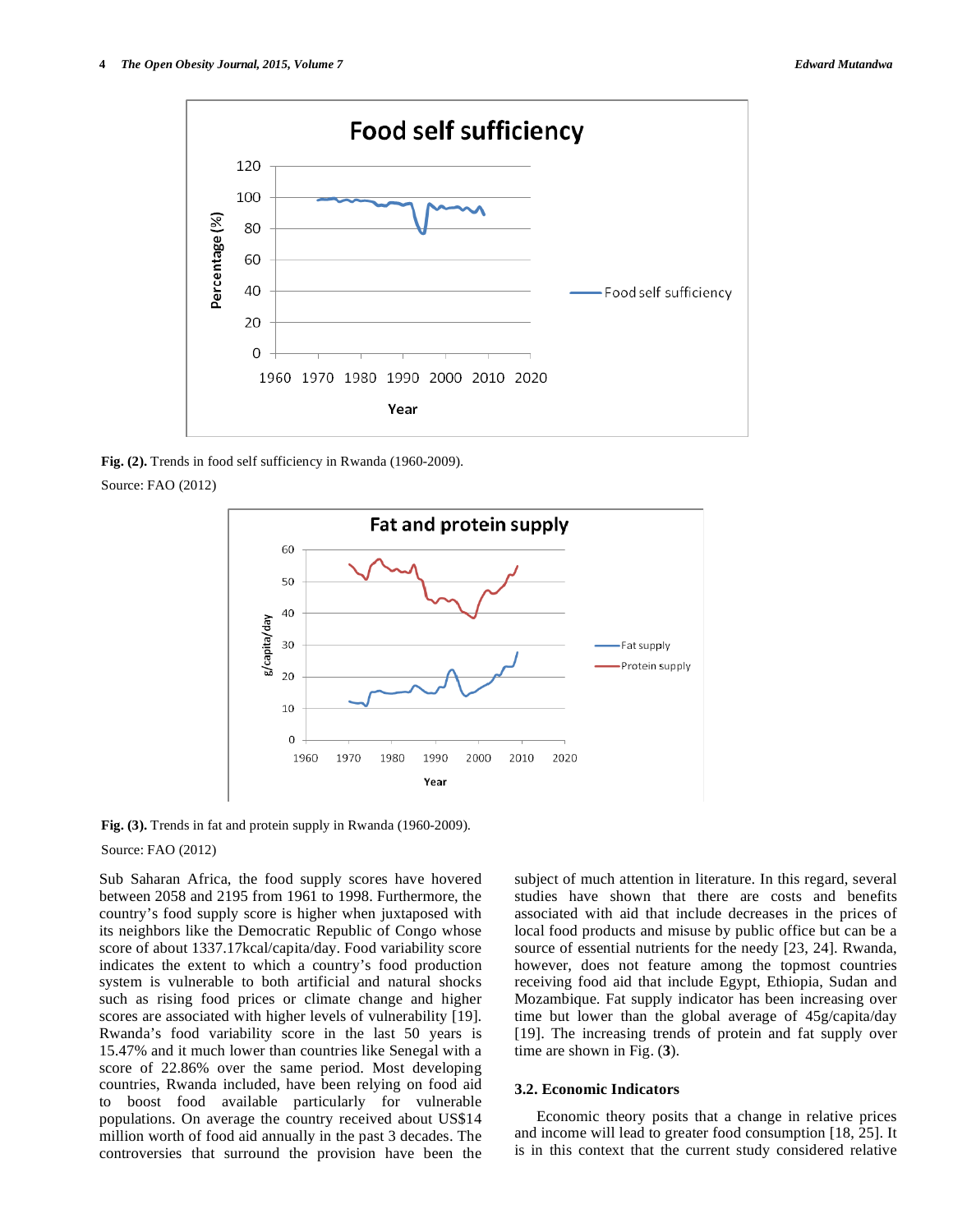

**Fig. (4).** Rwanda's GDP per capita in US\$.





**Fig. (5).** Rwanda's inflation rate trend (1960-2009).

Source: FAO (2012)

food prices (inflation) and income (GDP per capita). Rwanda's economic performance, as reflected by the GDP per capita of US\$240.9, has improved by an average of 3.03% per annum over the last five decades. The economy has been growing by an average of 7% of the GDP per annum, the second highest after Mozambique [26]. This is higher than the average annual GDP growth per capita for Africa which was 0.9% between 1970 and 1990 and 2.1% between 1990 and 2010 [27]. Fig. (**4**) shows trends the in GDP per capita over the last 50 years. The effect of the genocide can be seen in both figures, with GDP per capita reaching its lowest point in 1994 and inflation was around 40%. This pattern is also evident for the food supply indicator as well. Rwanda's inflation rate has been stable or slightly decreasing over time (Fig. **5**) while the GDP per capita has been increasing since the turn of the millennium [28]. Since people respond to incentives, higher real disposable income will result in greater food consumption. In the last decade, when GDP per capita was on the rise, food consumption (supply) also increased. Moreover, the provision of universal health care to about 92% of the population has resulted in an increase in life expectancy to 55 years from 38 years in 2001 [26].

#### **3.3. Body Mass Indices and Weight Gain in Rwanda**

 (Fig. **6**) shows the emerging trends of bmi for both male and female adults in Rwanda for the period 1980 to 2009. The average bmi for males and females over the 29 year period were 22.02 and 21.2 respectively. These results are at variance with Mokthar *et al.* [10] who found that more women weighed more than men in Tunisia and Morocco. These differences could be attributed to cultural differences and higher incomes among men in Rwanda. According to these results, it can be observed that the country did not suffer from an obesity or overweight problem (since they are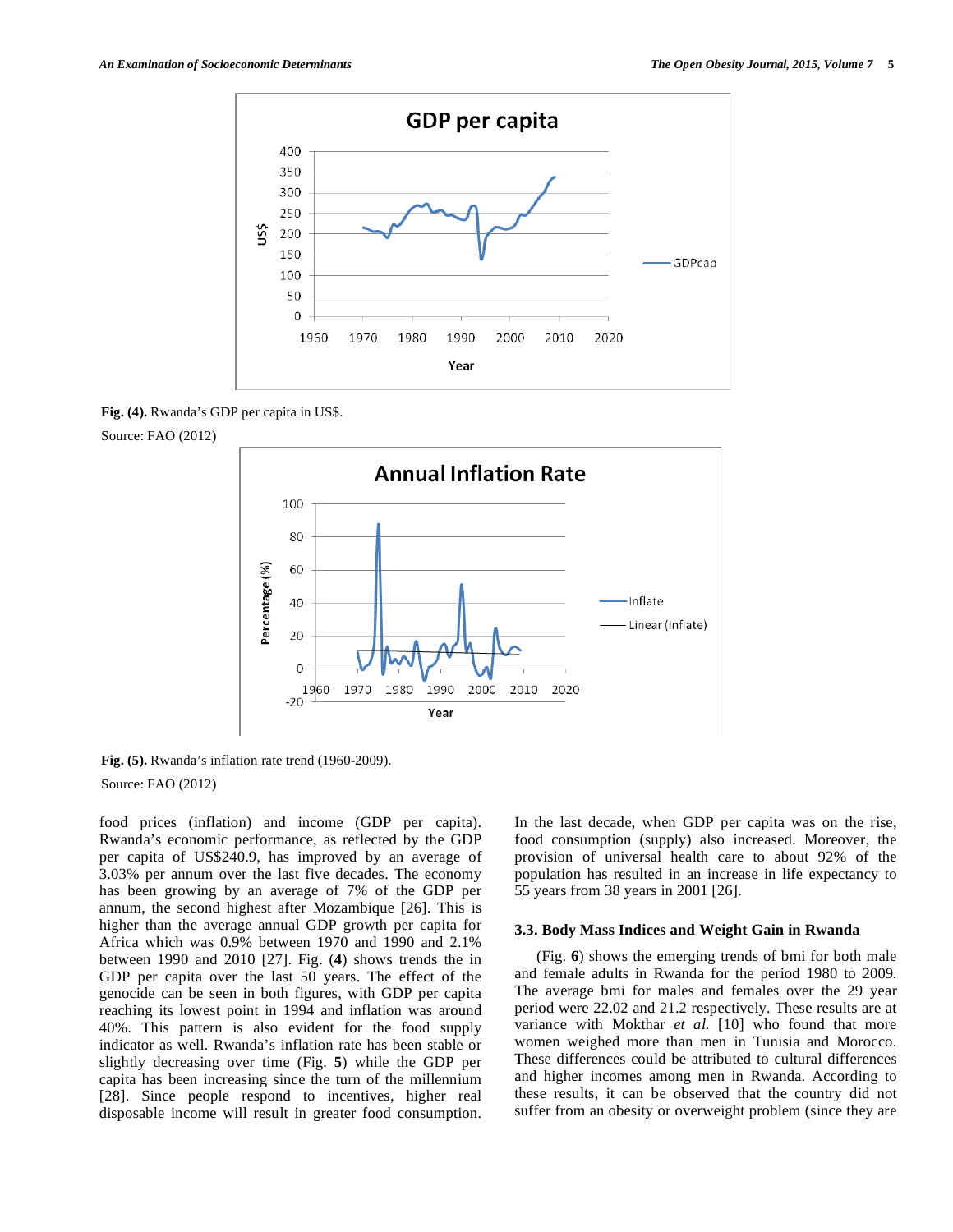

**Fig. (6).** BMI trends for adult males and females in Rwanda (1980-2009).

Source: WHO (2012)



**Fig. (7).** Prevalence of obesity in children less than 5 years (%).

Source: FAO (2012)

below the bmi=25 threshold). However, such a conclusion may be misleading because since 2007, the maximum recorded bmi for males in urban areas has been consistently over 25 [3]. This research also considered the prevalence of obesity statistics in children less than 5 years old. Fig. (**7**) shows the percentage of obese children since 1992.

 In Sub Sahara, obesity in children has been increasing since the early 1990s [29]. It is further noted that childhood obesity stood at 4% in 1990 and rose to 8.5% in 2010 in the region but the average was 7%. In Rwanda, childhood obesity increased from around 3% in 1992 to slightly above 7% in 2010 (Fig. **7**). Generally, a greater proportion of male children were obese when compared to their female counterparts. Childhood obesity was higher in Rwanda than the East African average of 7%. Previous studies argue that genetic factors and environmental factors are important [1, 30]. Obesity does co-exist with under-nutrition in the country. In 2000, 20.3% of children less than 5 years were underweight while in 2010 approximately 11% were underweight [3].

### **3.4. Relationship Between Average bmi and Predictor Variables**

 The results of the preliminary double log multiple regression model are depicted in Table **2**. The R-square for the initial model was 0.84 indicating that 84% of the total variation in average bmi is attributed to the predictor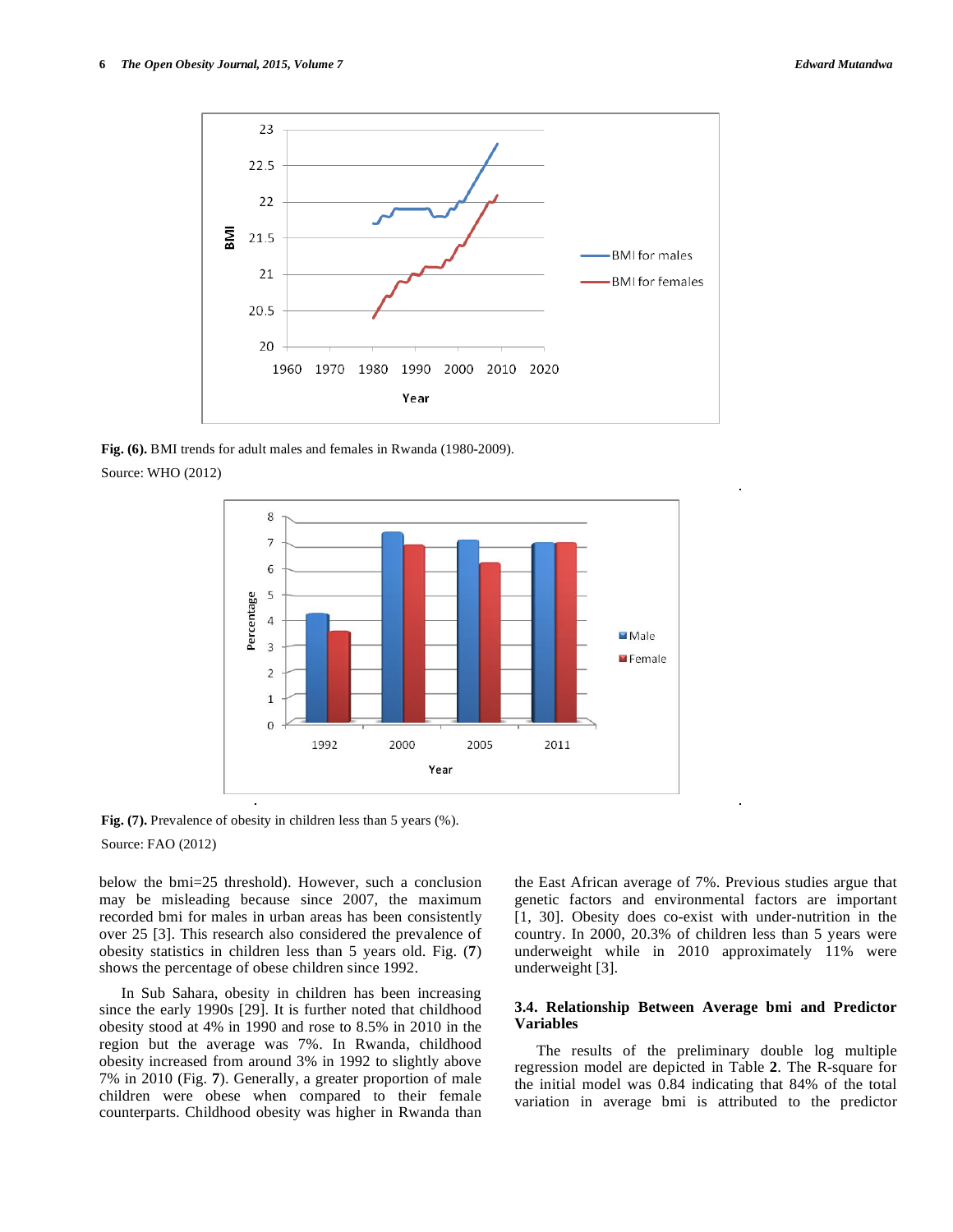#### **Table 2. Results of the initial multiple regression model.**

| <b>Variable</b> | Variable description      | B          | P-value     |
|-----------------|---------------------------|------------|-------------|
| Intercept       | Intercept                 | 2.17772    | < 0.0001    |
| Lninf           | Annual inflation rate     | 0.000695   | 0.7203      |
| lnGDPcap        | GDP per capita            | $-0.01025$ | 0.5478      |
| Lnfss           | Food self sufficiency     | 0.12203    | $0.0501*$   |
| Lnfats          | Fat supply (g/capita/day) | 0.09076    | $<0.0001**$ |
| <b>Infaid</b>   | Food aid in US\$ per year | 0.00834    | $0.0053**$  |

\*\*significance at 5% level

\*significance at 10% level

#### **Table 3. Multicollinearity diagnostics in the initial model.**

| <b>Variable</b> | <b>Variable Description</b> | <b>VIF</b>               |
|-----------------|-----------------------------|--------------------------|
| Intercept       | Intercept                   | $\overline{\phantom{a}}$ |
| Lninf           | Annual inflation rate       | 1.41715                  |
| lnGDPcap        | GDP per capita              | 3.46490                  |
| Lnfss           | Food self sufficiency       | 5.07900                  |
| Lnfats          | Fat supply (g/capita/day)   | 4.01752                  |
| <b>Infaid</b>   | Food aid in US\$ per year   | 1.16314                  |

#### **Table 4. Multiple regression model corrected for autocorrelation.**

| <b>Variable</b> | <b>Variable Description</b> | В        | <b>P-value</b> |
|-----------------|-----------------------------|----------|----------------|
| Intercept       | Intercept                   | 2.4757   | < 0.0001       |
| Lninf           | Annual inflation rate       | 0.000463 | 0.7718         |
| lnGDPcap        | GDP per capita              | 0.002652 | 0.8163         |
| Lnfss           | Food self sufficiency       | 0.0637   | 0.1324         |
| Lnfats          | Fat supply (g/capita/day)   | 0.0712   | $<0.0001**$    |
| <b>Infaid</b>   | Food aid in US\$ per year   | 0.005411 | $0.0546*$      |

\*\*significance at 5% level

\*significance at 10% level

variables included in the model. In addition, the model was significant with an F-value of 22.1 and a p-value less than 5%. Two predictor variables fat supply and food aid had a positive and significant impact on bmi  $(p<0.05)$  while food self sufficiency was significant at the 10% level  $(p<0.1)$ . The initial model was subjected to tests of normality and multicollinearity. With regards to normality, the Shapiro-Wilks value was 0.97 and a p-value of 0.5557 resulting in the non-rejection of the normality assumption. Results of multicollinearity indicating VIF for each predictor variable are shown in Table **3**.

 Threshold VIF values of less than 10 reveal that multicollinearity is not a problem in the model [20]. Multicollinearity did not pose any structural challenges for the model since all VIF values were less than 10. We then subjected the model to autocorrelation and heteroscedasticity. Durbin-Watson test value was 0.93 indicating positive autocorrelation ( $p<0.05$ ). However, this problem was corrected using "proc autoreg" function in SAS (Table **4**).

 In the model corrected for positive autocorrelation, fat supply had a positive and significant effect on average bmi (p<0.05). Food aid, on the other hand, was statistically significant at 10% with the expected sign. Heteroscedasticity test results conducted using Goldfeld-Quant test are reflected in Table **5**. Heteroscedasticity was present in four predictor variables inflation rate, food self sufficiency, fat supply and food aid while it was absent in GDP per capita. The variance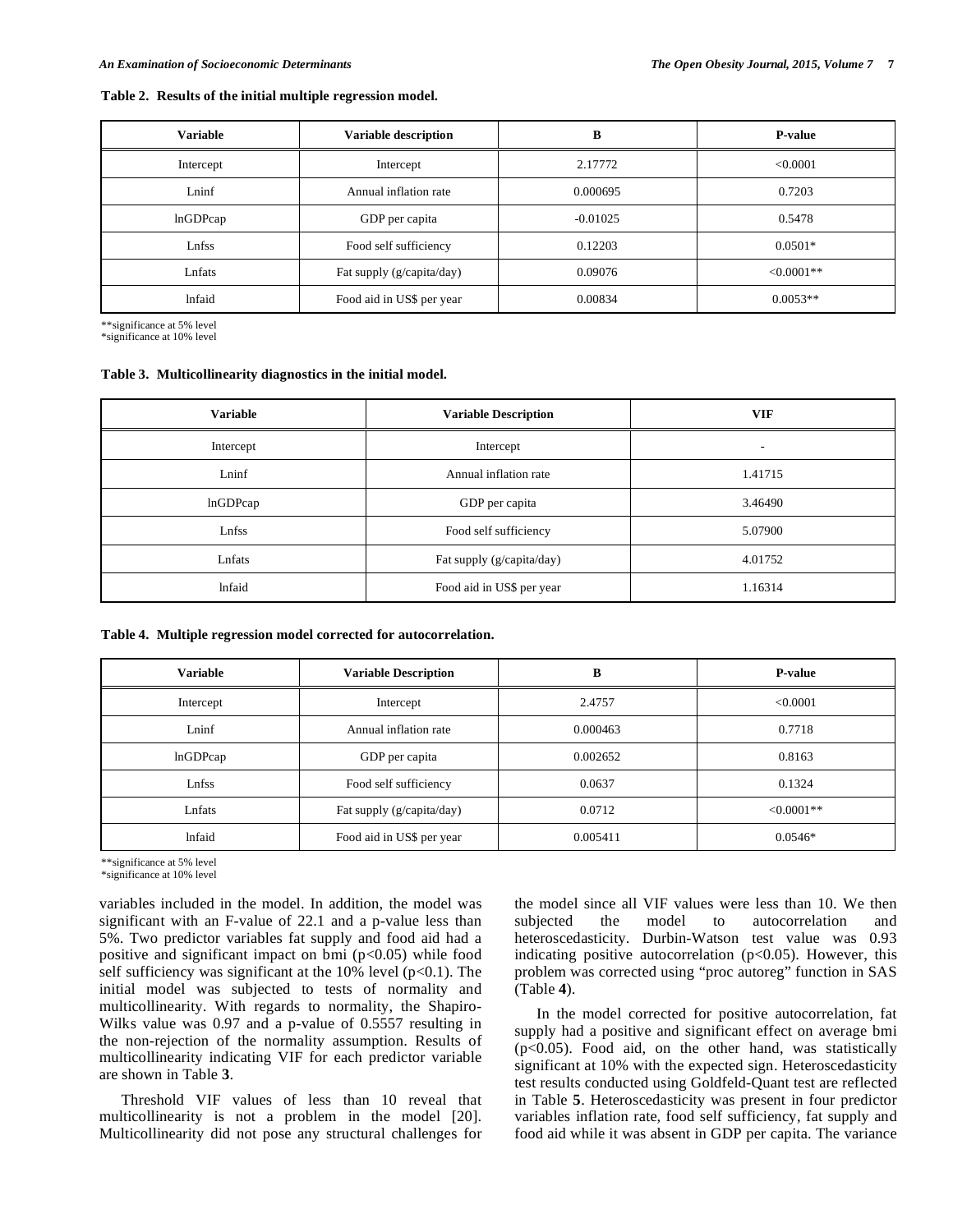| Variable | <b>Variable Description</b> | RSS <sub>2</sub> | <b>RSS1</b> | <b>F-value</b> | $F(0.05, 14, 14)=2.48$ |
|----------|-----------------------------|------------------|-------------|----------------|------------------------|
| Lninf    | Annual inflation rate       | 0.00277          | 0.00040955  | 6.76           | Present                |
| lnGDPcap | GDP per capita              | 0.00002486       | 0.00235     | 0.01           | Not present            |
| Lnfss    | Food self sufficiency       | 0.00297          | 0.00008918  | 33.30          | Present                |
| Lnfats   | Fat supply (g/capita/day)   | 0.00195          | 0.00034722  | 5.61           | Present                |
| Lnfaid   | Food aid in US\$ per year   | 0.00357          | 0.00004535  | 78.72          | Present                |

**Table 5. Heteroscedasticity diagnostics in the model.** 

**Table 6. Corrected model with heteroscedastic robust standard errors.** 

| <b>Variable</b> | <b>Variable Description</b> | В          | S.E     | <b>P-value</b> |
|-----------------|-----------------------------|------------|---------|----------------|
| Intercept       | Intercept                   | 2.17772    | 0.15161 | $<0.0001**$    |
| Lninf           | Annual inflation rate       | 0.000695   | 0.00135 | 0.6120         |
| lnGDPcap        | GDP per capita              | $-0.01025$ | 0.01270 | 0.4292         |
| Lnfss           | Food self sufficiency       | 0.12203    | 0.04087 | $0.0073**$     |
| Lnfats          | Fat supply (g/capita/day)   | 0.09076    | 0.01151 | $<0.0001**$    |
| Lnfaid          | Food aid in US\$ per year   | 0.00834    | 0.00311 | $0.00144**$    |

\*\*significance at 5% level

of residuals was increasing for the four predictor variables inflation rate, food self sufficiency, fat supply and food aid. The corrected model using heteroscedastic robust standard errors is shown in Table **6**.

 The model corrected for heteroscedasticity had an adjusted R-square value of 0.8024 indicating that the predictor variables account for 80% of explained variation in average bmi. The model was also statistically significant at the 5% level  $(p<0.05)$ . Three variables were significant namely food self sufficiency, fat supply and food aid (p<0.05). However, GDP per capita and annual inflation rate were not significant at the 5% level. In terms on interpretation, 1% change in food self sufficiency will lead to a 0.12% increase in average bmi, ceteris paribus. An increase in fat supply by 1% will increase average bmi by 0.09%, holding other factors constant. Similarly, 1% change in food aid will increase average bmi by 0.008%, ceteris paribus. Correlation coefficients for males and females were statistically significant at 5% and 10% respectively. Increases in food self sufficiency and fat supply can be attributed to a number of policy initiatives beneficial for the poor that the government of Rwanda has been implementing [15]. Examples of such strategies include the one cow per household whereby poor households receive one cow to ensure milk supply, manure and enhanced food security, and higher income opportunities [15, 31]. These results are consistent with relevant studies such as Mokhtar, *et al.* [10] who argued that fat intake had a positive effect on bmi in Morocco. A growing body of literature does indicate that participation in public food programs such as food stamps may exacerbate the weight gain in developed countries such as the U.S [32]. However, the same argument has rarely been put forward in the developing country context. Results in this study, however, point out that food aid might be contributing to weight gain problem in the country. Food aid has been shown to have deleterious effects on agriculture and its people [33]. Recent studies in Rwanda [34] observed that obesity was ubiquitous among affluent urban women, a result that is at variance with our findings. This could be attributed to the fact that secondary data was used and because it was aggregated, geographical variations were not reflected. Moreover, the sample size used was relatively small. Since this study used time series data, variations that exist due to socio-economic variables were not taken into account and cross-sectional studies may be conducted in this regard.

#### **CONCLUSION**

 This study showed that there was no obesity in adults in Rwanda. However, average bmi has been increasing over time. Following previous studies, economic and food production variables such as food supply, food self sufficiency (calorie), inflation rate, GDP per capita were analyzed. The results showed that all food supply indices have been increasing over time. Inflation rate has been stable while income is rising. These factors may explain the upsurge in bmi in male and females. The results also revealed that there is a positive and significant relationship between average BMI, food self sufficiency, fat supply and food aid. Government has been promoting healthy living through consumer nutrition education and the promotion of